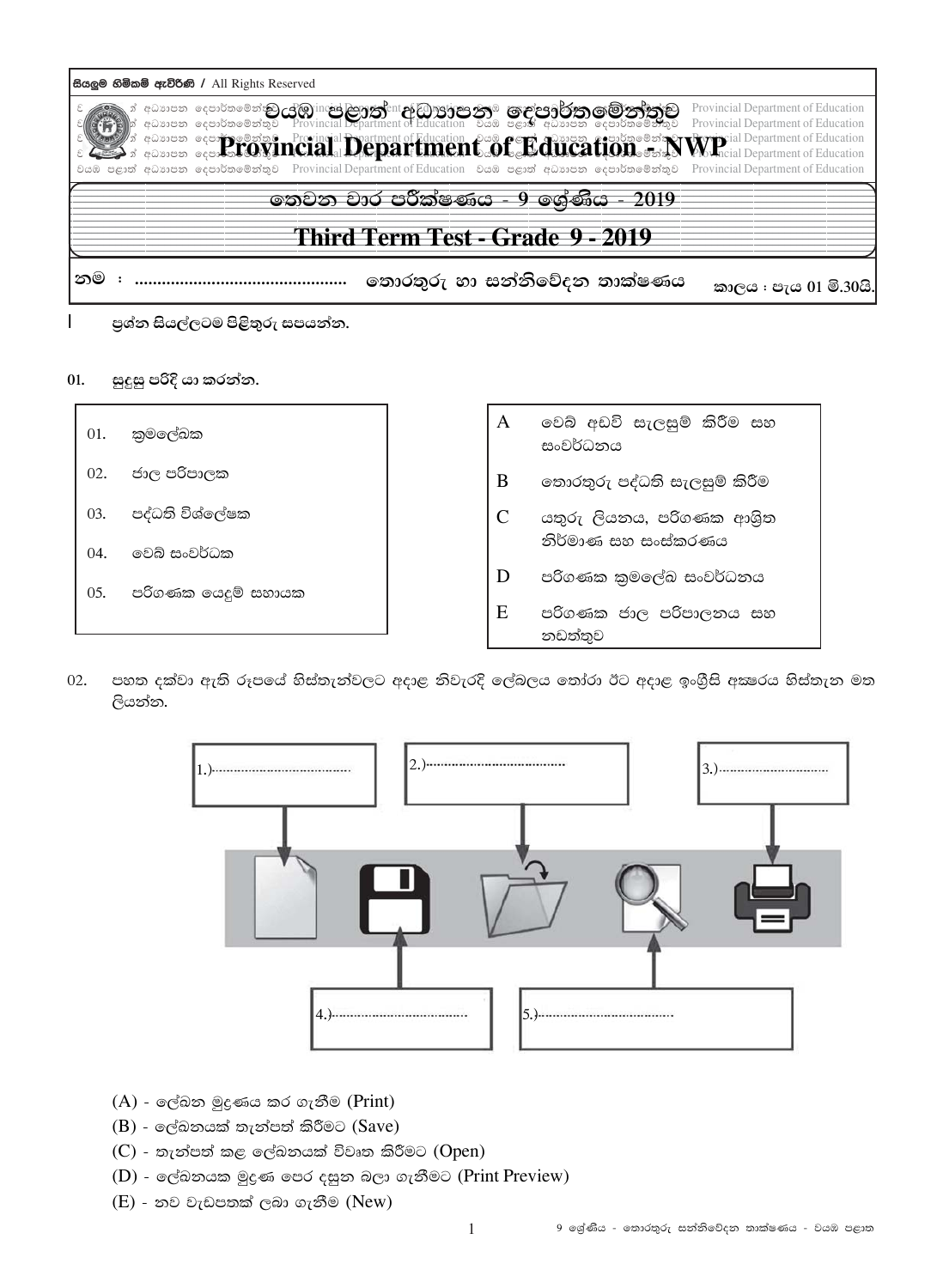03. පහත අසා ඇති පුශ්න සඳහා සුදුසු පිළිතුරු ලියන්න.

> තොරතුරු හා සත්තිවේදත තාක්ෂණයේ දියුණුව නිසා සමාජීය වශයෙත් වෙතස්කම් සිදු වී ඇති ක්ෂේතු  $(i)$ දෙකක් ලියන්න.

- 
- (ii) තාක්ෂණයේ දියුණුවත් සමග සෞඛා අංශයේ රෝග හඳුනා ගැනීම සඳහා භාවිතා කරන ඔබ දන්නා උපකරණ දෙකක් ලියන්න.
- (iii)  $3R$  කුමවේදය හරහා විදාෘත් අපදවා අවම කළ හැකිය.  $3R$  කුමවේදයේ කියවෙන සංකල්ප 03 මොනවාද?
	-
- පහත දක්වෙනුයේ එක්තරා පාසලක සිසුන් පස්දෙනෙකු සතියක කාලයක් තුළ තම මුදල් වියදම් සටහන් කර ඇති 04. පැතුරුම්පත් මෘදුකාංගයක කොටසකි. ඒ ඇසුරින් අසා ඇති පුශ්තවලට පිළිතුරු සපයන්න.

|                | G15     | ۰         |                    | Jx                            |                              |                          |                                                             |                   |          |
|----------------|---------|-----------|--------------------|-------------------------------|------------------------------|--------------------------|-------------------------------------------------------------|-------------------|----------|
|                | A       | B         |                    | D                             | Ε                            |                          | G                                                           | Н                 |          |
|                | අංකයනුම |           | සඳුදා              | අහරුවාදා බදාදා                |                              | බහස්පතින්දා සිකුරාදා     |                                                             | මුළු වියදම සාමානා | අවම මුදල |
| $\overline{c}$ |         | $1$ රනිද  | 6, 25.00           | 6, 32.00                      | $\sigma$ . 18.00             |                          | $\sigma$ <sub>7</sub> . 20.00 $\sigma$ <sub>7</sub> . 15.00 |                   |          |
| 3              |         | 2කවින්    | 6, 12.00           | 6, 15.00                      | $\sigma_{\tilde{t}}$ . 20.00 | $\sigma_{\zeta}$ . 13.00 | $\sigma$ <sub>7</sub> . 14.00                               |                   |          |
| $\overline{4}$ |         | $3$ කිසරි | 6, 35.00           | $\sigma$ <sub>z</sub> . 30.00 | $\sigma_1$ . 15.00           | $\sigma$ . 14.00         | $\sigma$ <sub>7</sub> . 18.00                               |                   |          |
| 5              |         | 4.895     | 6, 41.00           | 6, 24.00                      | $\sigma_1$ . 11.00           | $\sigma_{\rm L}$ . 16.00 | 6, 20.00                                                    |                   |          |
| 6              |         | 5 දසුන්   | $\sigma_2$ , 21.00 | $\sigma$ <sub>7</sub> . 16.00 | 6, 13.00                     | $\sigma_1$ . 20.00       | $\sigma$ . 18.00                                            |                   |          |
| $\overline{7}$ |         |           |                    |                               |                              |                          |                                                             |                   |          |
| $\sim$         |         |           |                    |                               |                              |                          |                                                             |                   |          |

- (i) රනිදු සතියේ දින පහ තුළ වියදම් කළ මුළු මුදල H2 කෝෂයට ලබා ගැනීම සඳහා භාවිත කළ යුතු ශිුතය ලියා
- (ii) රනිදුගේ මුළු වියදමෙහි සාමානාය I2 කෝෂයට ලබා ගැනීම සඳහා භාවිත කළ යුතු ශිතය ලියා දක්වන්න.
- (iii) රනිදු වියදම් කර ඇති අවම මුදල J2 කෝෂයට ලබා ගැනීම සඳහා භාවිත කළ යුතු ශිුතය ලියා දක්වන්න.
- $(iv)$  A7 කෝෂයෙහි = COUNT (A1:A6) යන ශිුතය ඇතුළත් කළහොත් එහි දිස්වෙන අගය කුමක් ද?

(v) සිසුන් සියලු දෙනා දින පහ තුළ වියදම් කළ මුදල් අගයන් දක්වීමට සුදුසු පුස්තාර වර්ග දෙකක් නම් කරන්න. 

 $\overline{2}$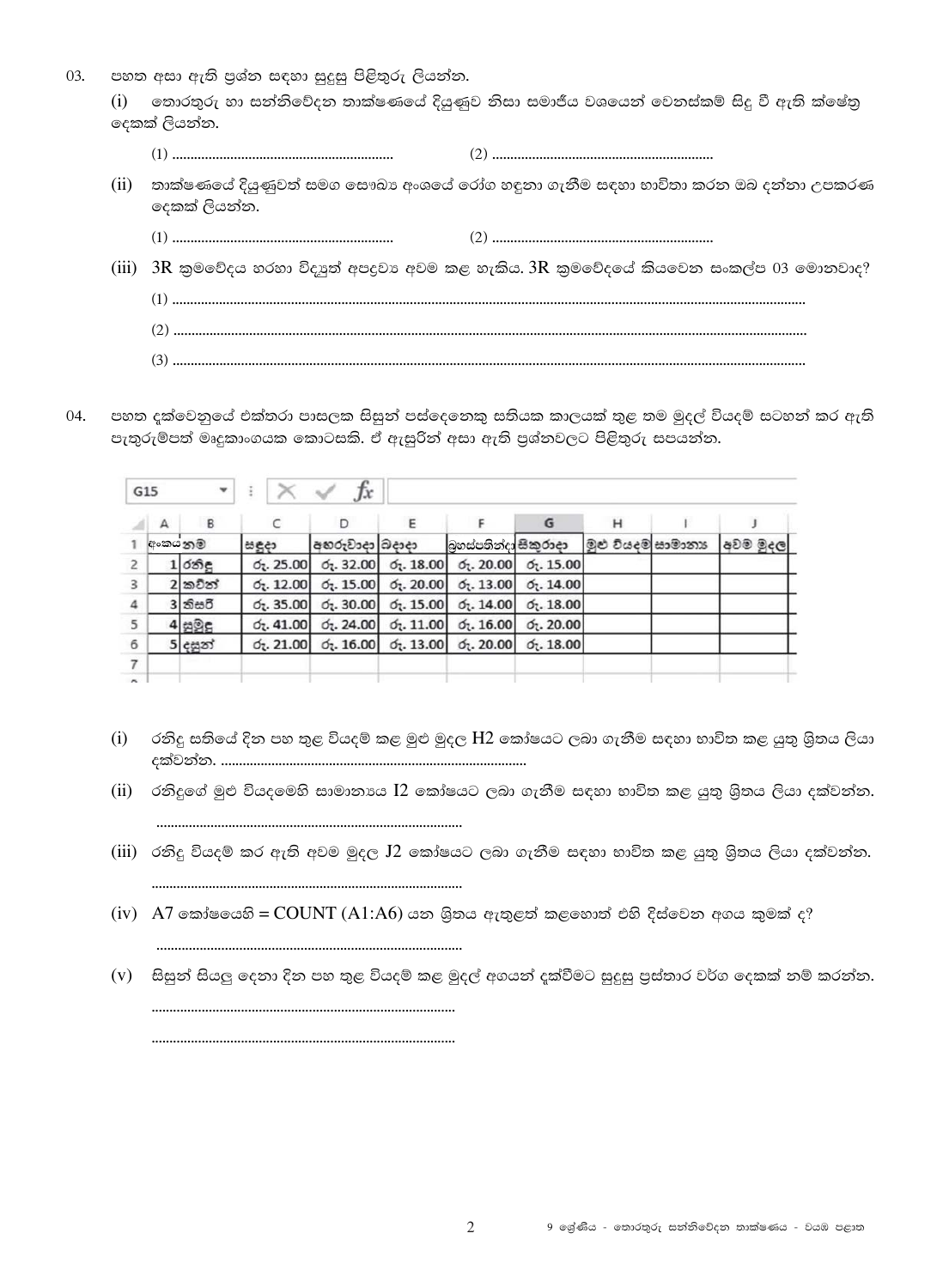05.  $(i)$ ඔබ දන්නා සංවේදක සහ ක්ෂුදු පාලක සහිත උපකරණ 3ක් ලියා දක්වන්න.

- (ii) පහත රූපයේ ඇතුළත් ක්ෂුදු පාලක පුවරුවේ කොටස් නම් කරන්න. ඒ සඳහා දී ඇති පද ලැයිස්තුවට යොදා ඇති අංකය භාවිත කරන්න.
	- 1. ATMEGA 328p
	- $2.$ **MINIUSB**
	- $3.$ DC විදුලි සැපයුම
- 4. විදුලි තුඩු
- 5. විදුලි නියාමකය



ශිෂා නාම ලේඛනය ලකුණු කිරීම සලකන්න. මෙහි දී සිසුවා පැමිණ සිටී නම් නාමලේඛනය 1 ලෙසද, පැමිණ 06. තොසිටී නම් 0 ලෙසද, සටහන් කිරීමට අදාළ අසම්පූර්ණ ගැලීම් සටහන පහත වරහන් තුළ දී ඇති පද අතරින් තෝරා හිස්තැන් පුරවන්න.

(අවසානය, පුකාශ කිරීමට තවත් නම් තිබේද?, ආරම්භය, පැමිණීම 0 ලෙස සටහන් කිරීම, සිසුවා පැමිණ සිටී ද?)

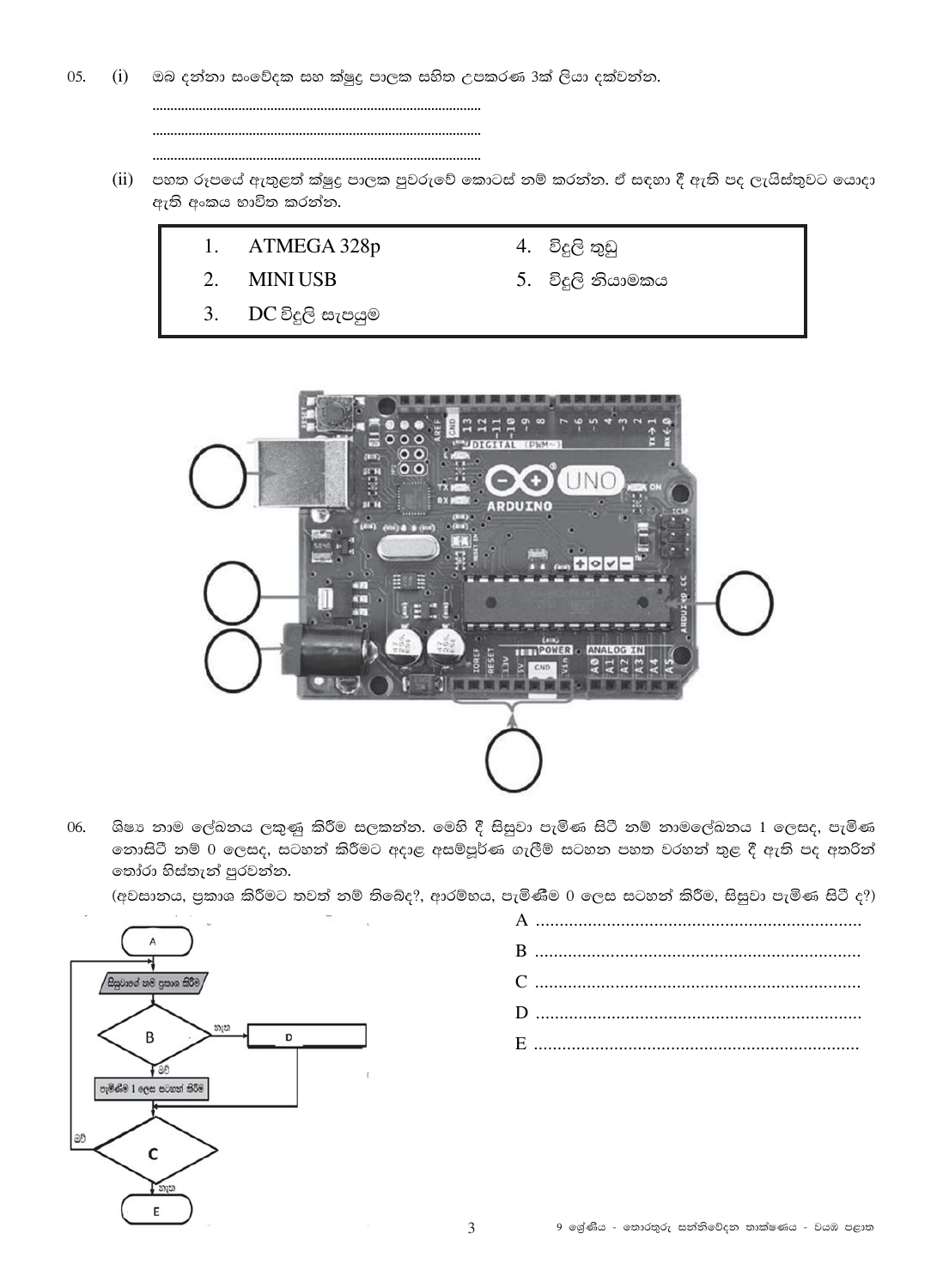07. පහත A තීරුවේ දක්වා ඇති පුකාශයන්ට වඩාත් ගැළපෙන රූපය B තීරුවෙන් තෝරා යා කරන්න.

## $\overline{A}$

- (i) මංහසුරුව (Router)
- (ii) ස්විචය (Switch)
- $(iii)$  RJ 45 කේබලය
- (iv) මස්වාදායකය (Server)
- $(v)$  ජාලකරණ අතුරු මුහුණත් කාඩ්පත  $(NIC)$

08. දී ඇති පද අතරින් සුදුසුම පද භාවිත කර හිස්තැන් පුරවන්න.

දෘඪ තැටිය, වගකීම, ද්විතීක මතකය, වේගය, පරිගණක තිරය, ධාරිතාවය, කෙවෙනි

- සංඛාගව මගිනි. දක්වනු ලැබේ.
- වැදගත් සාධකයකි.
- 



B